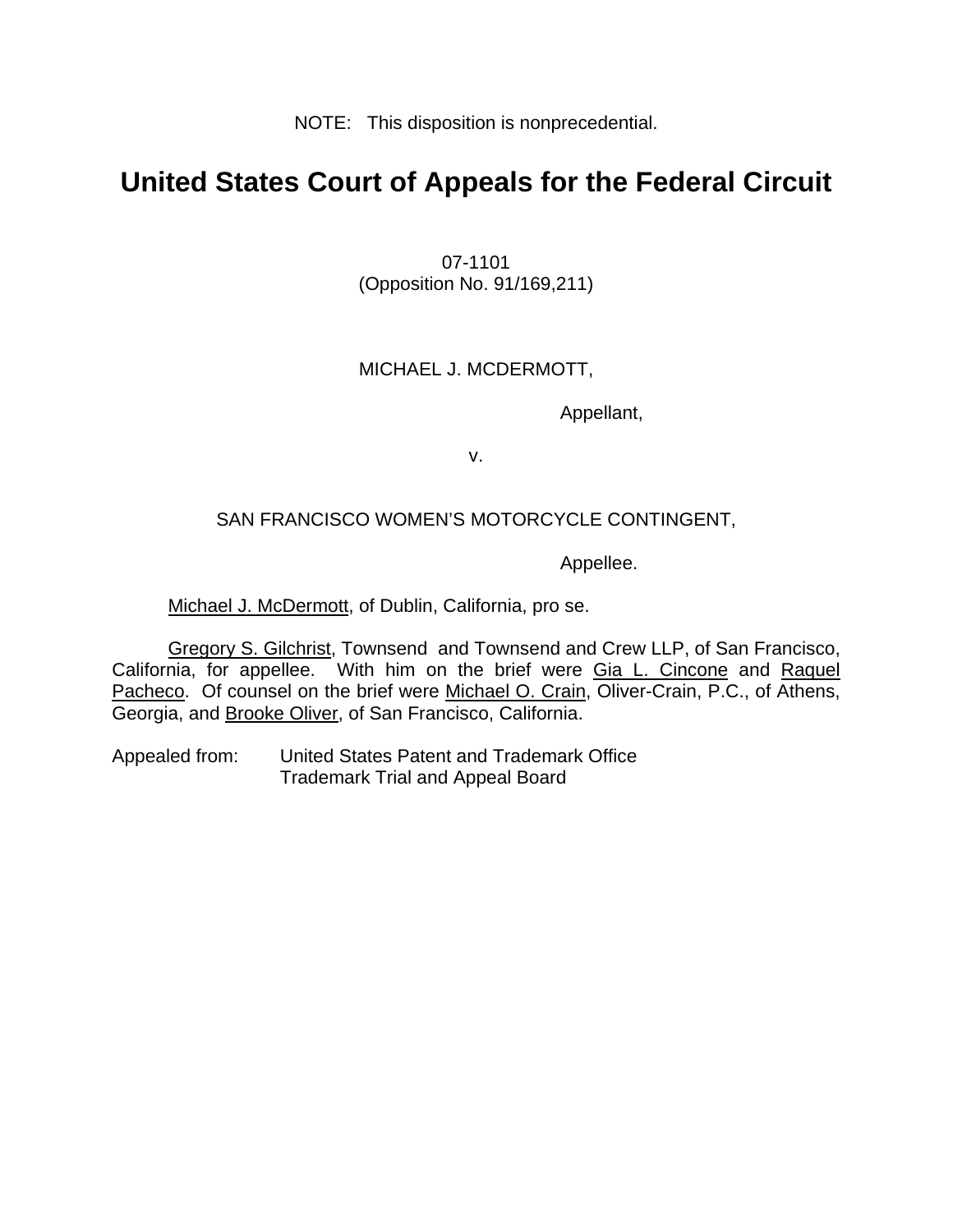NOTE: This disposition is nonprecedential.

# **United States Court of Appeals for the Federal Circuit**

07-1101 (Opposition No. 91/169,211)

## MICHAEL J. MCDERMOTT,

Appellant,

v.

## SAN FRANCISCO WOMEN'S MOTORCYCLE CONTINGENT,

Appellee.

DECIDED: July 11, 2007 \_\_\_\_\_\_\_\_\_\_\_\_\_\_\_\_\_\_\_\_\_\_\_\_\_\_\_\_

\_\_\_\_\_\_\_\_\_\_\_\_\_\_\_\_\_\_\_\_\_\_\_\_\_\_\_\_

Before MAYER and LOURIE, Circuit Judges, and LINARES, District Judge.<sup>[\\*](#page-1-0)</sup>

PER CURIAM.

<u>.</u>

## **DECISION**

 Michael J. McDermott ("McDermott") appeals from the decision of the United States Patent and Trademark Office Trademark Trial and Appeal Board (the "Board") dismissing for lack of standing his opposition to the San Francisco Women's Motorcycle Contingent's ("SFWMC") application to register the trademark DYKES ON BIKES ("the

<span id="page-1-0"></span><sup>\*</sup> Honorable Jose L. Linares, District Judge, United States District Court for the District of New Jersey, sitting by designation.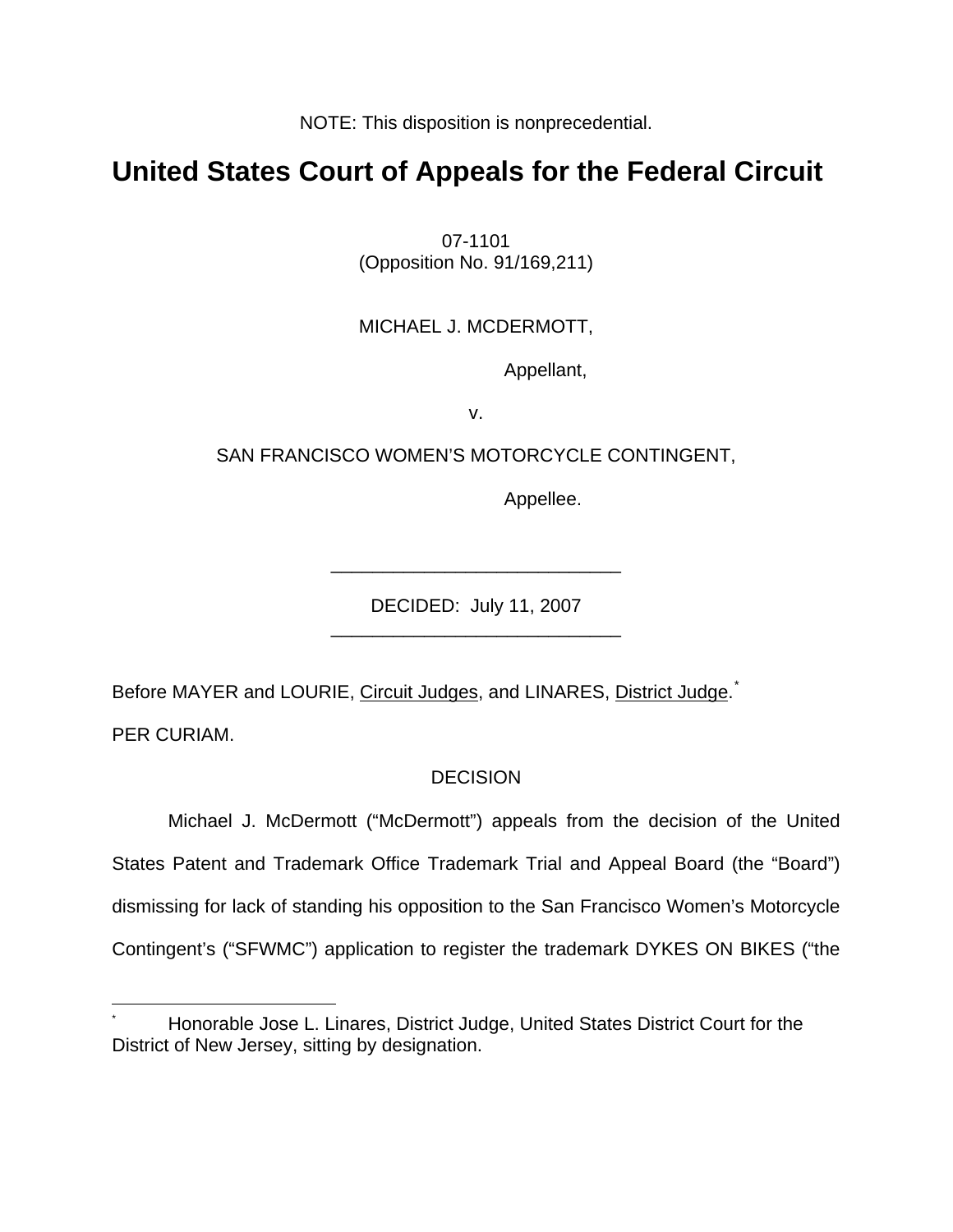mark"). McDermott v. San Francisco Women's Motorcycle Contingent, 81 U.S.P.Q.2d 1212 (T.T.A.B. 2006). Because the Board did not err in its dismissal of McDermott's opposition, we affirm.

#### **BACKGROUND**

 On July 31, 2003, SFWMC applied to register the mark for education and entertainment services. Initially, registration was refused under [1](#page-2-0)5 U.S.C. § 1052(a)<sup>1</sup> on the basis that the word "dyke" was disparaging to lesbians. Upon consideration of additional evidence following a remand from the Board, the examiner approved the trademark application for publication, and it was published on January 4, 2006. McDermott filed his Notice of Opposition to registration on February 15, 2006. On April 5, 2006, SFWMC filed a motion to dismiss the opposition pursuant to Federal Rule of Civil Procedure 12(b)(6) for lack of standing and failure to state a legal basis for the opposition.

In its September 13, 2006 decision, the Board granted SFWMC's motion to dismiss, finding that McDermott lacked the requisite standing to oppose registration of the mark. Relying on this court's decision in Ritchie v. Simpson, 170 F.3d 1092 (Fed. Cir. 1999), the Board found that McDermott had sufficiently pleaded a "real interest," but had failed to allege facts that would show he had a "reasonable" basis for his belief that he would be damaged by the registration.

<u>.</u>

<span id="page-2-0"></span><sup>1</sup> Under 15 U.S.C. § 1052(a), no trademark shall be refused registration on account of its nature unless it "[c]onsists of or comprises immoral, deceptive, or scandalous matter; or matter which may disparage or falsely suggest a connection with persons, living or dead, institutions, beliefs, or national symbols, or bring them into contempt, or disrepute . . . ."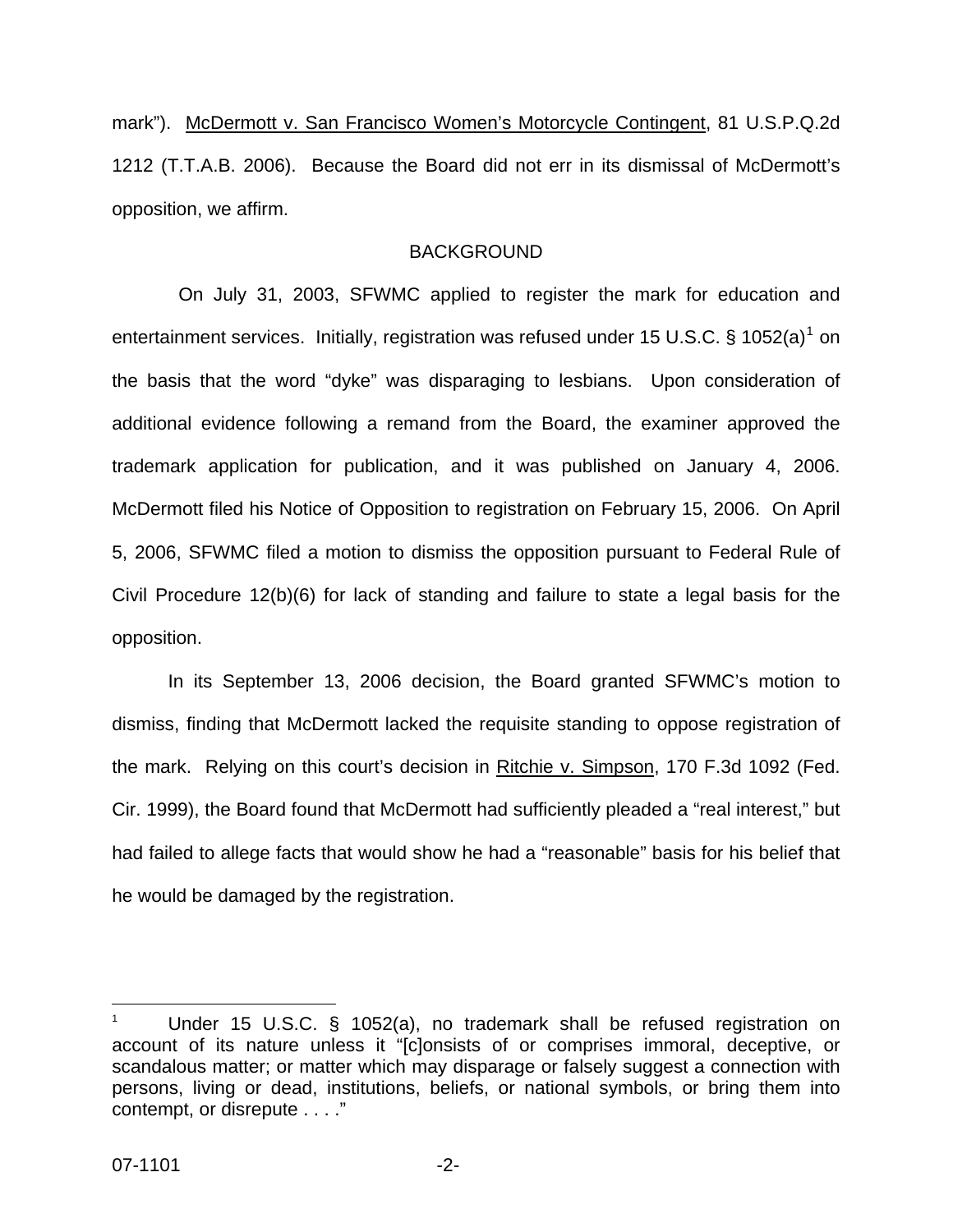McDermott timely appealed to this court, and we have jurisdiction pursuant to 28 U.S.C. § 1295(a)(4)(B).

#### **DISCUSSION**

We review the Board's legal determinations de novo and its factual findings for substantial evidence. In re Bose, 476 F.3d 1331, 1334 (Fed. Cir. 2007). Standing is a question of law that this court reviews de novo. Isr. Bio-Eng'g Project v. Amgen, Inc., 475 F.3d 1256, 1262-63 (Fed. Cir. 2007).

On appeal, McDermott argues that the Board misapplied this court's precedent and thereby denied him due process. SFWMC responds that McDermott failed to identify any reasonable basis for believing that registration of the mark would be harmful to him or others.

The narrow question before us is whether McDermott has standing to oppose registration of the mark, and we find no error in the Board's determination that McDermott lacked the requisite standing. As noted by the Board, McDermott has basically made two claims under 15 U.S.C. 1052(a). First, he has alleged it is disparaging based on the inclusion of the term "dykes" (the disparagement claim). Second, he has alleged that it is comprised of scandalous and immoral material because the mark in full is associated with a pattern of illegal activity by the group applying for registration of the mark (the scandalous claim). McDermott lacks standing to assert either claim.

As we explained in Ritchie, an opposer of registration of a mark must have both a real interest in the proceedings and a reasonable basis for a belief that he would be damaged by its registration. Id. at 1095. The Board did find that McDermott had